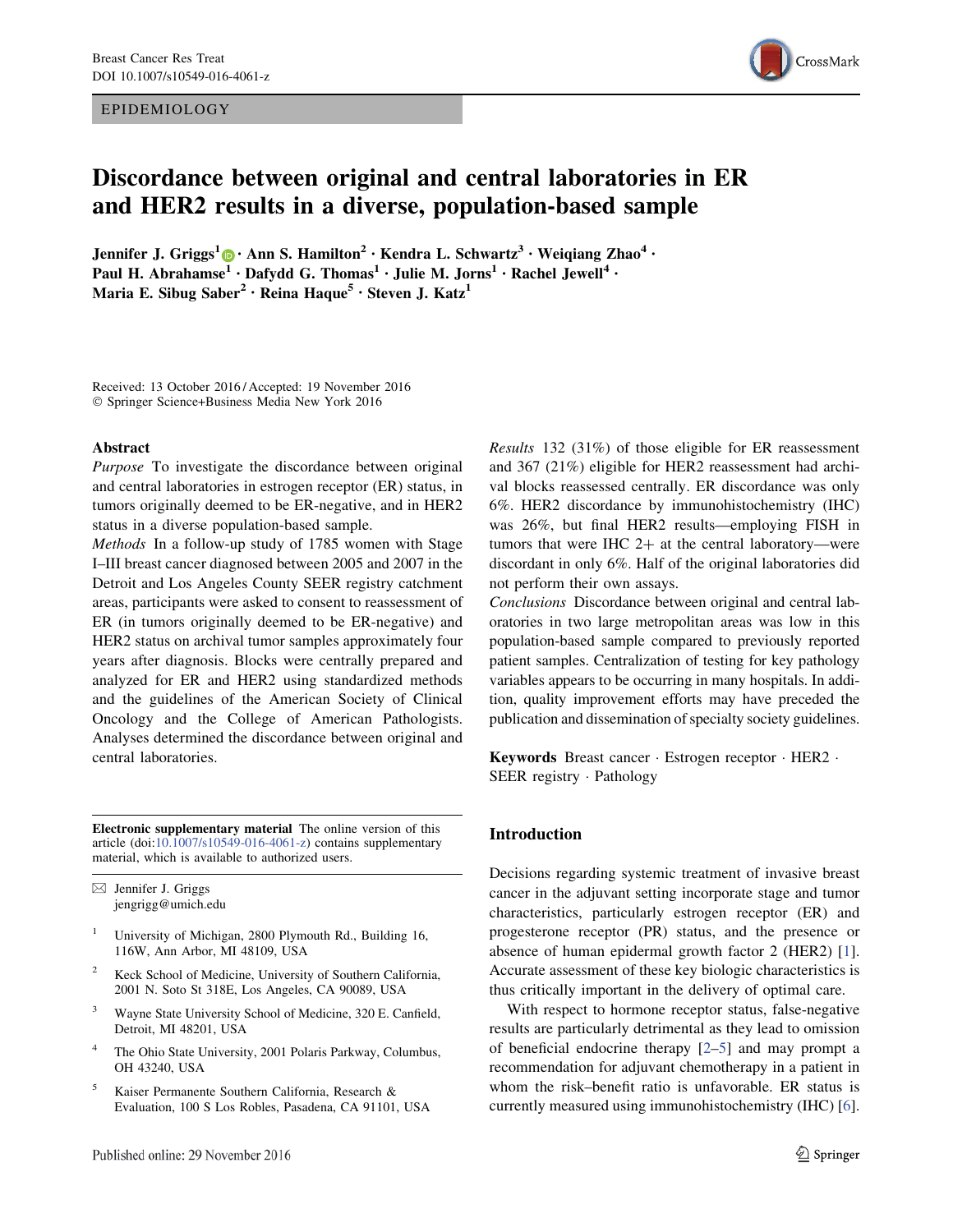Concerns have been raised about variation in hormone receptor testing both in the United States and internationally [7, 8]. Studies of patients enrolled in clinical trials indicate that misclassification of ER status may be a widespread problem, with the percentage of false-negative tumors being as high as 77% in one study [3]. In addition, misclassification of tumors has been identified in 20–63% of laboratories [9]. In contrast, false-positive ER results are much less common  $(\leq 3\%)$  [3, 9]. The prevalence of false-negative ER results in population-based samples across diverse laboratories and practice settings has been understudied.

Accurate assessment of HER2 status is similarly essential in treatment decision-making for patients with breast cancer. False-negative HER2 status may lead to omission of anti-HER2-directed therapy, and, conversely, false-positive HER2 results may lead to needless administration of costly and prolonged treatment with no benefit. Methods for assessing HER2 status include IHC for quantification of protein expression and fluorescent in situ hybridization (FISH) for measurement of gene amplification. Current joint guidelines of the American Society of Clinical Oncology (ASCO) and the College of American Pathologists (CAP) specify that tumors with equivocal IHC  $(2+)$  results should be tested for HER2 gene amplification with FISH [10–12].

Compelling studies have indicated that HER2 testing has been poorly standardized. Variations in HER2 results may occur at multiple steps in the assessment process [11–13]. Discordance between local and central laboratory testing in patients in clinical trials has been reported to be as high as 20% for IHC and 12% for FISH [11, 12, 14–17]. As with assessment of ER, there is limited information about the quality of HER2 assessment in patients who are not enrolled in clinical trials.

In this context, we chose to investigate the discordance in ER and HER2 results between the originating laboratories and central laboratories in a diverse population-based sample of women who were not participating in clinical trials. Because the rate of false-positive ER results is extremely low [3, 9], we reassessed the ER status of only those tumors originally identified as ER-negative; all tumors were reassessed for HER2 status.

#### Methods

# Subject identification and recruitment for assessment of ER status and HER2 status

We conducted a population-based study of women between the ages of 21 and 79 who were diagnosed with a first breast cancer (Stages 0–III) between June 2005 and February 2007 and who were reported to the registries of the Detroit and Los Angeles County Surveillance, Epidemiology, and End Results (SEER) program. Details of the sampling and survey methods have been previously described [18, 19]. Only women with Stages I–III are included in the analytic sample for this study.

A follow-up study was conducted with these participants an average of four years after diagnosis, at which time study participants were asked to provide HIPAA authorization and informed consent for abstraction of their breast cancer medical records and provision of a tumor sample for reassessment ER and HER2 status.

The institutional review boards at the University of Michigan, the University of Southern California, Wayne State University, and participating hospitals approved the study. Laboratory and treating hospitals and providers were de-identified by the SEER Registries according to requirements of the SEER program.

## Data collection

ER status and HER2 data were obtained from the SEER registries. Medical record information collected by trained abstractors was used if HER2 data were missing from the SEER registry. The method(s) for HER2 assessment (IHC, FISH, and both) and results were abstracted. The dataset was merged with SEER and survey data from the time of the original (baseline) survey, including tumor characteristics and educational attainment, marital status, employment status, insurance status and type, and income.

#### Archival tumor specimen retrieval

Formalin-fixed paraffin-embedded (FFPE) tissue samples were obtained from consenting patients for whom tissue was available. In Los Angeles, a SEER Registry pathologist selected a representative tissue block for reassessment; whenever possible, this was the same tumor block that was used for the original diagnosis. In Detroit, pathologists at each of the laboratories selected representative whole tissue sections that contained cancer representing areas that resembled the original diagnostic tumor sections. If applicable, blocks were prepared at the Pathology Core Facility within the Department of Pathology at the Ohio State University Wexner Medical Center. They were thereafter returned to the SEER sites and then to the laboratories by SEER personnel.

Detailed descriptions of the sample processing for IHC (for ER and HER2 status) and for FISH (for HER2) are provided in the Appendix in Supplementary material.

#### Central reassessment of ER status

ER expression was recorded as the percentage of staining cells and was classified as a dichotomous variable (present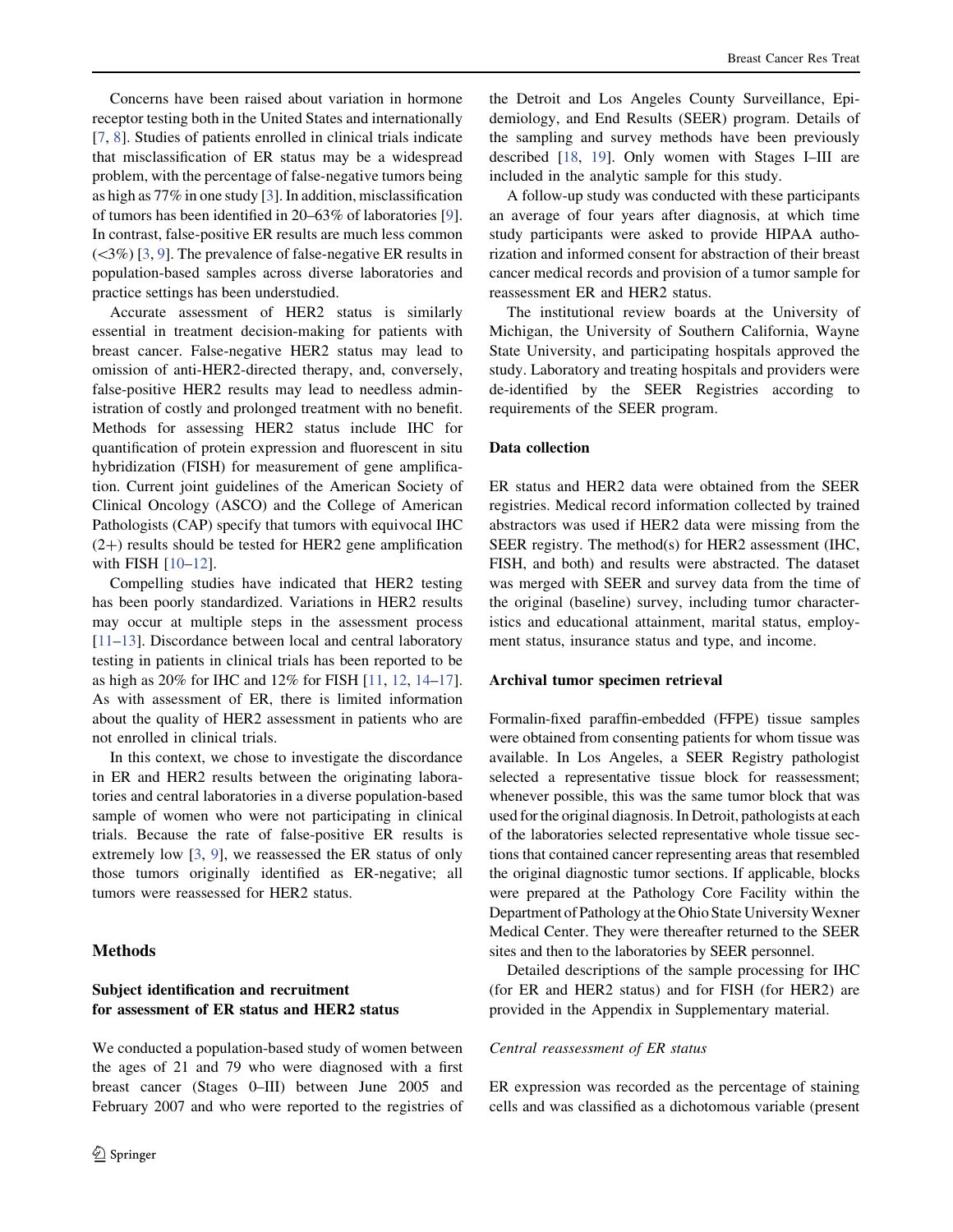or absent) using two threshold values: (1)  $\geq$ 1% staining cells or  $(2)$  >10% staining cells. Tumor cells were scored for the nuclear expression of ER using the Allred scoring schema, where score intensity  $(0-3)$  and the proportion of immunoreactive cells  $(0, \text{none}; 1, \langle 1\%; 2, 1-10\%; 3,$ 10–33%; 4, 33–66% and 5,  $>66\%$ ) were summed. Tumors were considered ER-positive if the Allred score was 2 or greater.

## Central reassessment of HER2 status by IHC

Two pathologists at the Ohio State University Wexner Medical Center performed the HER2 assessments and assigned an IHC score of  $0, 1+, 2+,$  or  $3+$  in concordance with the ASCO-CAP Guidelines of 2007 [11].

## Central reassessment of HER2 status by FISH

Using image analysis as described in the Appendix in Supplementary material, results were defined into three groups: ''amplified'' (positive by FISH), ''not amplified,'' (negative by FISH) or ''equivocal'' for each specimen.

## **Measures**

The primary outcome measure was discordance between ER status and HER2 status of the primary tumor at the original laboratory and the central laboratories (University of Michigan for ER and The Ohio State University for HER2). As described above, only tumors originally reported to the SEER registries as being ER-negative were reassessed for ER status. Two pathologists at each central site reviewed the slides, and the pathologists at the two sites were available to resolve any discrepancies between pathologists.

# Statistical analyses

The demographic and disease characteristics of the patients in whom we successfully obtained tissue for repeat ER and HER2 assessment were compared with those in whom we did not. The percentage of tumors retrieved according to laboratory among consenting patients were also calculated. The dependent variable was a binary indicator of test discordance between the originating laboratory and the central laboratory. ER status and HER2 status were considered discordant if the results of the test determined by the originating laboratory differed from the result of the testing at the central laboratory. We calculated both discordance for HER2 by IHC and overall HER2 status using the combination of IHC and FISH. The percentage of discordant results with standard errors (SE) or 95% confidence

intervals (CI), as appropriate, were calculated for ER and HER2 (IHC, FISH, and overall HER2 results).

# Results

## Sample characteristics

Figure 1 shows the original sample eligibility and the number of patients who provided consent and for whom we obtained tissue for repeat ER and HER2 testing. The original sample selected from the SEER registries included 3252 patients. After exclusions and non-respondents, the analytic sample numbered 1785 patients.

## Patient sample for central ER assessment

Of the 1785 patients, 428 had tumors that were ER-negative and comprised the analytic sample for ER reassessment. Of these 428, we obtained consent and tumor specimens for 132 patients (31% of the analytic sample). Consent and retrieval were significantly higher (40%) among non-Hispanic whites compared with Hispanic  $(26%)$  and black  $(34%)$  women (p value = 0.038) (data not shown). There were no differences in consent/tissue retrieval according to any of the other demographic or clinical variables. Characteristics of the patient sample are shown in Table 1. The 132 patients were treated in 48 hospitals; the tumor samples originated from 20 laboratories, and retrieval varied significantly according to laboratory ( $p < 0.001$ ).

# Patient sample for central HER2 assessment

Of the 1785 patients who considered as the analytic sample, 964 (54.0%) provided consent for medical record review and tumor reassessment of HER2 status. HER2 status was available for 761 (78.9%) of these 964 patients (42% of the entire eligible sample of patients). Tumor specimens were available for central review from 367 (48.2%) (20.5% of the entire eligible sample). Consent, medical record, and tumor retrieval were significantly higher in women with higher levels of educational attainment  $(p = 0.006)$ , in non-Hispanic white women  $(p < 0.01)$ , and in women with higher levels of income  $(p < 0.001)$  (data not shown). There were no differences in consent, medical record, or tumor retrieval according to other demographic or clinical factors. The characteristics of the final patient sample are shown in Table 2. The 367 patients received care in 83 hospitals; their tumor samples originated from 44 laboratories. Retrieval varied significantly according to laboratory ( $p < 0.001$ ).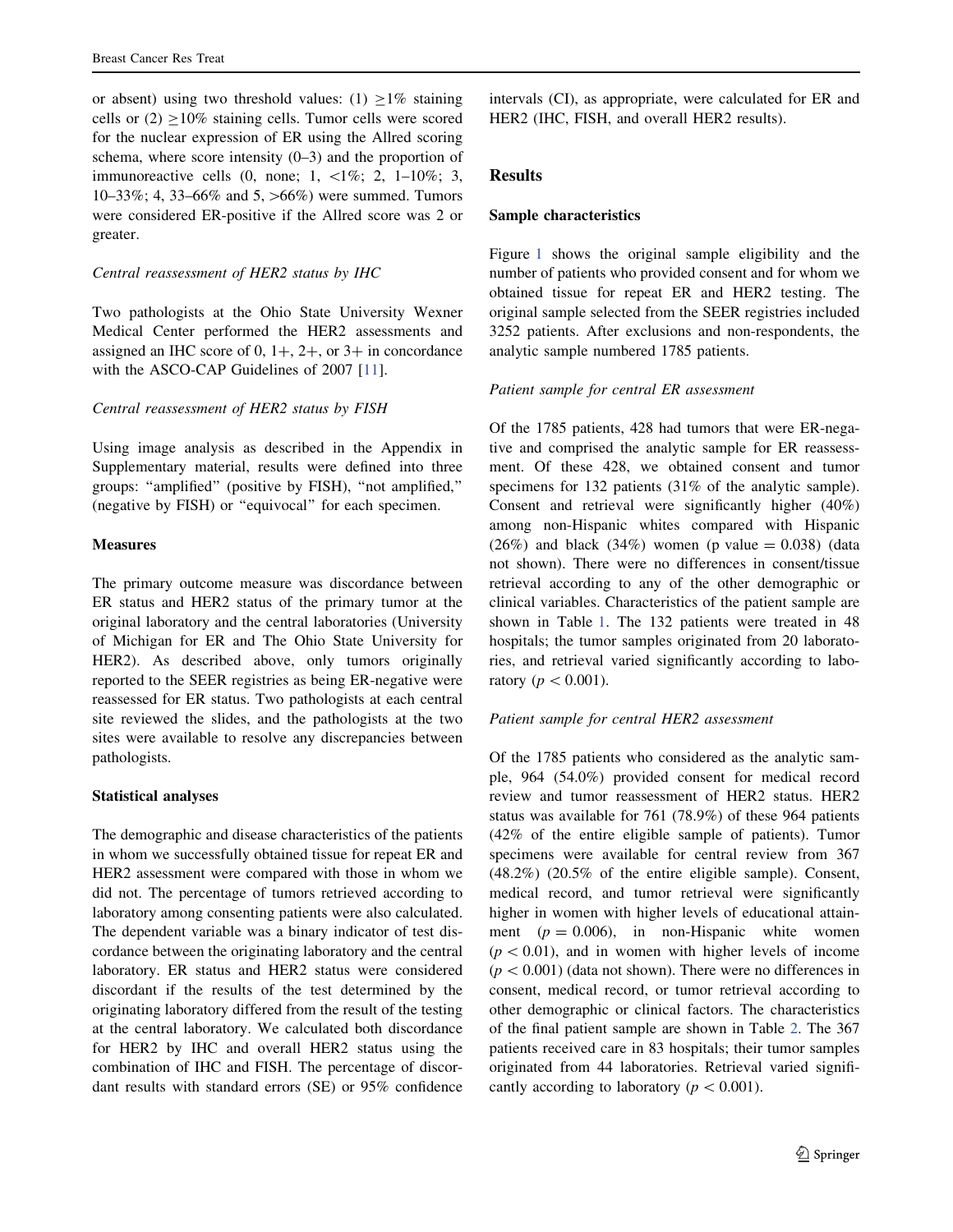

Figure. Derivation of analytic samples with reasons for exclusion.

Fig. 1 Derivation of analytic samples with reasons for exclusion

# Discordance between Original and Central Laboratories

## ER results

Of the 132 samples deemed to be ER-negative at the original laboratories that were adequate for repeat IHC assessment, 8 (6.0%, SE  $\pm$  2.1%) were ER-positive by the central laboratory. Of these, one had an Allred score of 3, three an Allred score of 4, two an Allred score of 5, one an Allred score of 7, and one an Allred score of 8.

## HER2 results

Of the 367 tumors obtained for repeat HER2 assessment, immunohistochemistry was performed on all but 48 at the original laboratories. In the remaining 48, only FISH was performed. IHC was performed using automated microscopy and image analysis with the Automated Cellular Imaging System (ACIS, DAKO) [20, 21] in 32 cases. Of the 24 samples in which the IHC results were  $2+$ , FISH was performed according to guidelines in all but three (12.5%) of samples at the original laboratories.

# Discordance between original and central laboratory HER2 results

When the central laboratory results of IHC and FISH were combined using the recommended HER2 assessment algorithm across the entire sample of 367, only 22 of the  $(6.0\%, \text{SE} \pm 2.4\%)$  of the tumors had discordant results between the original and the central laboratories as shown in Table 3. Of these, 19 (86.4%, SE  $\pm$  14.3) were determined to be HER2-positive (originally reported as HER2 negative), and three of the 22 (13.6%, SE  $\pm$  14.3) were determined to be HER2-negative (originally reported as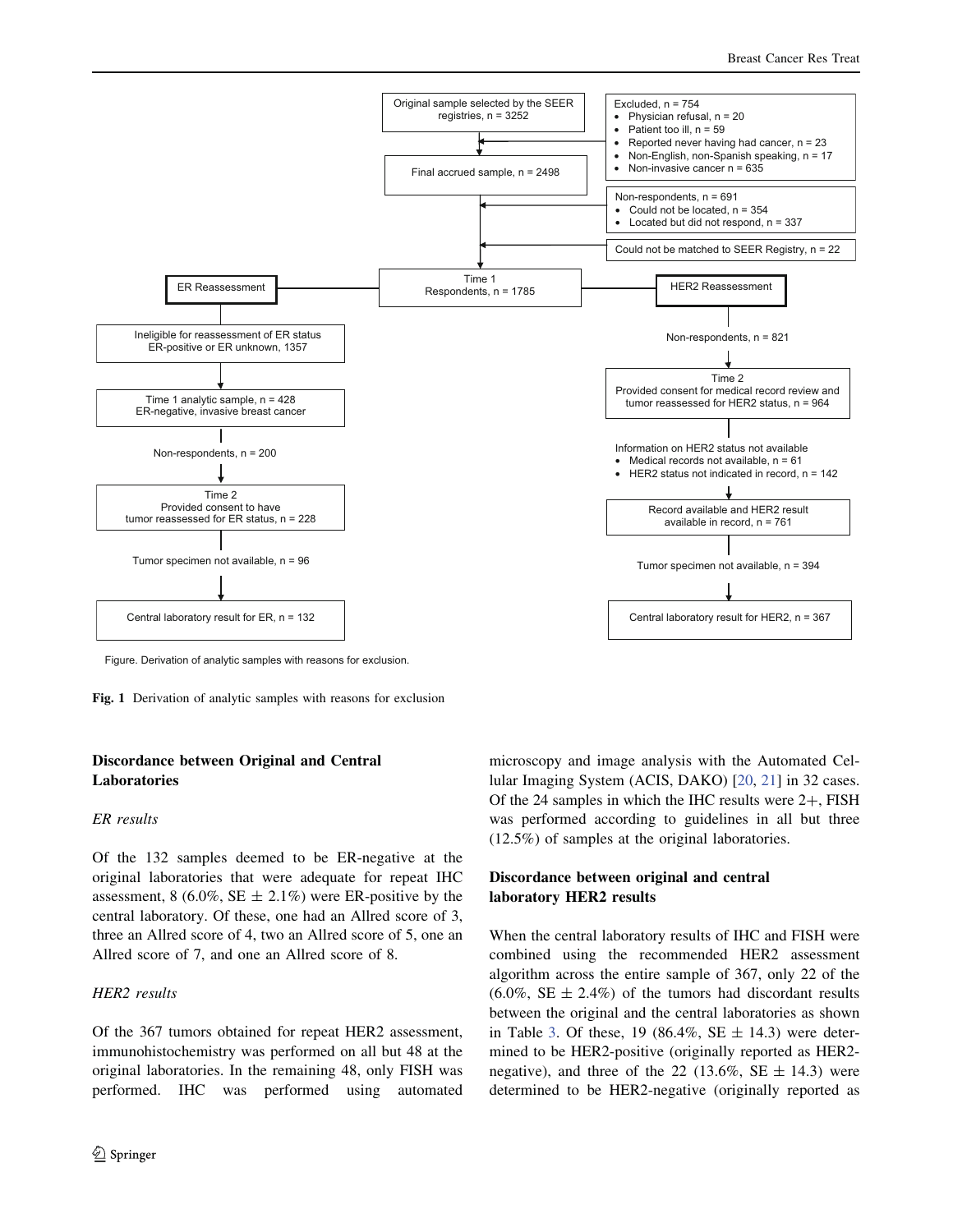Table 1 Sample characteristics for ER reassessment at central laboratory,  $N = 132$ 

Table 2 Sample characteristics for HER reassessment at central laboratory,  $N = 367$ 

|                                     | Ν   | %  |
|-------------------------------------|-----|----|
| Age group (years) missing, $n = 1$  |     |    |
| $<$ 40                              | 14  | 11 |
| $40 - 49$                           | 28  | 21 |
| $50 - 59$                           | 43  | 33 |
| $60 - 69$                           | 32  | 24 |
| $70+$                               | 14  | 11 |
| Comorbid conditions                 |     |    |
| None                                | 61  | 46 |
| One                                 | 39  | 30 |
| Two or more                         | 32  | 24 |
| Stage                               |     |    |
| Stage I                             | 53  | 40 |
| Stage II                            | 60  | 45 |
| Stage III                           | 19  | 14 |
| Histologic grade, missing, $n = 4$  |     |    |
| Grade 1                             | 1   | 1  |
| Grade 2                             | 26  | 20 |
| Grade 3                             | 101 | 79 |
| Income, missing, $n = 17$           |     |    |
| Less than \$20,000                  | 20  | 15 |
| \$20,000 to \$69,000                | 63  | 48 |
| \$70,000 or more                    | 32  | 24 |
| Insurance status                    |     |    |
| None                                | 8   | 6  |
| Other                               | 83  | 63 |
| Medicaid                            | 19  | 14 |
| Medicare                            | 22  | 17 |
| Education, missing, $n = 1$         |     |    |
| Not HS graduate                     | 21  | 16 |
| HS graduate                         | 24  | 18 |
| Some college                        | 54  | 41 |
| College graduate                    | 32  | 24 |
| Marital status                      |     |    |
| Not married/partnered               | 53  | 40 |
| Married/partnered                   | 79  | 60 |
| Employment status, missing, $n = 2$ |     |    |
| Employed                            | 87  | 67 |
| Not employed                        | 43  | 33 |
| Race/ethnicity                      |     |    |
| <b>Black</b>                        | 44  | 34 |
| Hispanic                            | 34  | 26 |
| Non-Hispanic White                  | 52  | 40 |
| Other                               | 2   | 2  |

HER2-positive). Seven cases with positive FISH results at the original laboratories were negative  $(0 \text{ or } 1+)$  by IHC at the central laboratory and thus not evaluated for gene amplification by FISH at the central laboratory.

|                                            | Ν   | %  |
|--------------------------------------------|-----|----|
| Age group (years) missing, $n = 1$         |     |    |
| $<$ 40                                     | 39  | 11 |
| $40 - 49$                                  | 126 | 21 |
| $50 - 59$                                  | 180 | 33 |
| $60 - 69$                                  | 155 | 24 |
| $70+$                                      | 107 | 11 |
| Comorbid conditions                        |     |    |
| None                                       | 250 | 46 |
| One                                        | 180 | 30 |
| Two or more                                | 178 | 24 |
| Stage                                      |     |    |
| Stage I                                    | 292 | 40 |
| Stage II                                   | 235 | 45 |
| Stage III                                  | 76  | 14 |
| Hormone receptor status, missing, $n = 28$ |     |    |
| ER and/or $PR+$                            | 452 | 78 |
| $ER-$ /PR $-$                              | 128 | 22 |
| Histologic grade, missing, $n = 12$        |     |    |
| Grade 1                                    | 119 | 1  |
| Grade 2                                    | 229 | 20 |
| Grade 3                                    | 218 | 79 |
| Income                                     |     |    |
| Less than \$20,000                         | 100 | 15 |
| \$20,000 to \$69,000                       | 237 | 48 |
| \$70,000 or more                           | 187 | 24 |
| Missing                                    | 84  | 14 |
| Insurance status, missing $=$ 3            |     |    |
| None                                       | 39  | 6  |
| Other                                      | 357 | 63 |
| Medicaid                                   | 58  | 14 |
| Medicare                                   | 151 | 17 |
| Education, missing, $n = 8$                |     |    |
| Not HS graduate                            | 88  | 16 |
| HS graduate                                | 113 | 18 |
| Some college                               | 219 | 41 |
| College graduate                           | 180 | 24 |
| Marital status                             |     |    |
| Not married/partnered                      | 258 | 40 |
| Married/partnered                          | 350 | 60 |
| Employment status, missing, $n = 15$       |     |    |
| Employed                                   | 351 | 67 |
| Not employed                               | 242 | 33 |
| Race/ethnicity                             |     |    |
| <b>Black</b>                               | 119 | 34 |
| Hispanic                                   | 133 | 26 |
| Non-Hispanic White                         | 343 | 40 |
| Other                                      | 13  | 2  |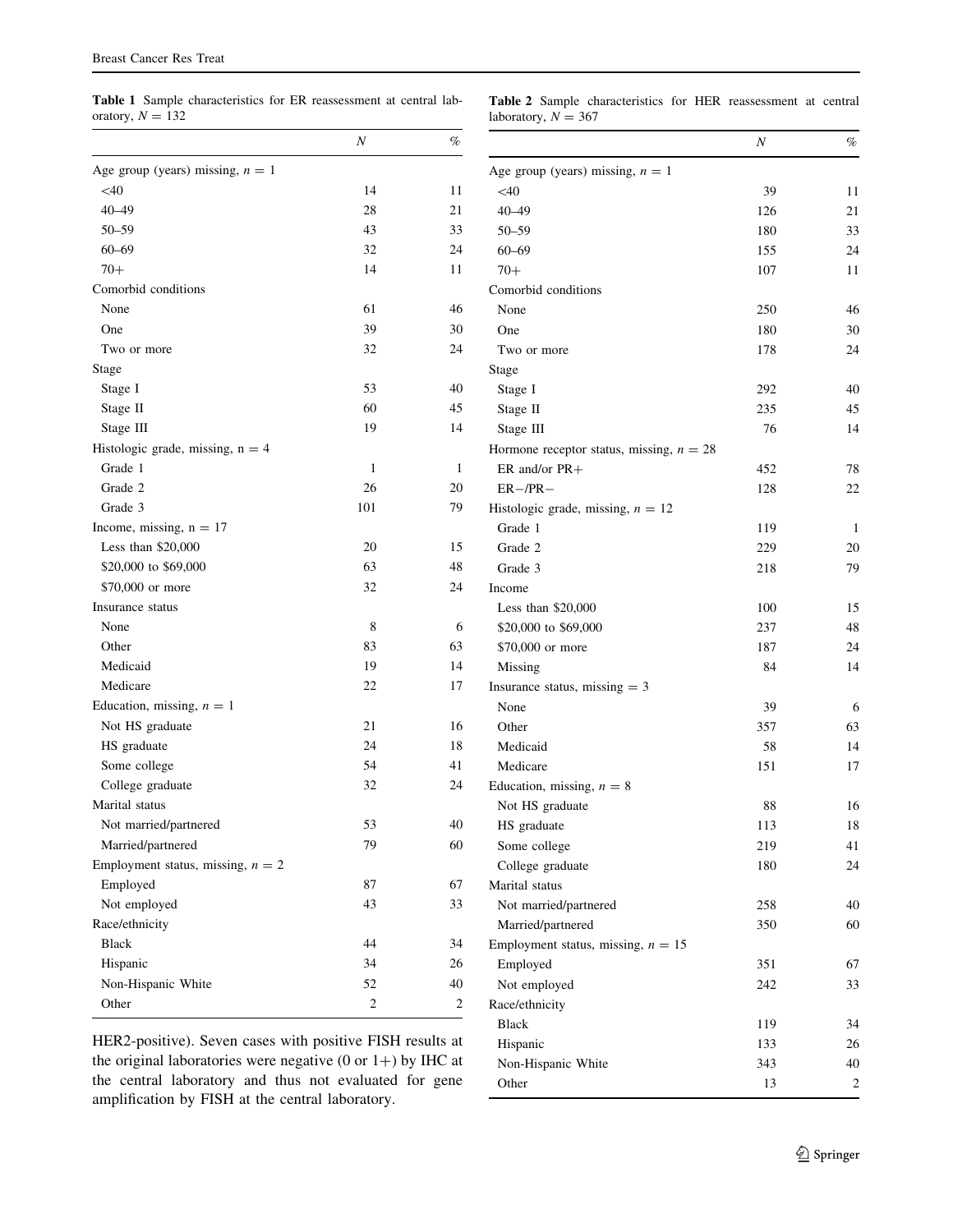| Original           |             | Central          |             | Interpretation |                    |
|--------------------|-------------|------------------|-------------|----------------|--------------------|
| $\rm IHC$          | <b>FISH</b> | IHC              | <b>FISH</b> | Original       | Central            |
| $\mathbf{0}$       |             | $2+$             | 2.37        | -              | $^{+}$             |
| $0 - 1 +$          |             | $2+$             | 2.01        |                | Equivocal          |
| $2.5^{\mathrm{a}}$ |             | $\boldsymbol{0}$ |             | $^{+}$         |                    |
| $2+$               | 2.9         | $1+$             |             | $^{+}$         |                    |
| $2+$               | 2.93        | $\boldsymbol{0}$ |             | $^{+}$         |                    |
| $2 - 3 +$          | 3           | $\boldsymbol{0}$ |             | $^{+}$         |                    |
| $3+$               |             | $1+$             |             | $+$            |                    |
| $3+$               |             | $\boldsymbol{0}$ |             | $^{+}$         |                    |
| $3+$               |             | $2+$             | 1.54        | $^{+}$         |                    |
| $3+$               |             | $\boldsymbol{0}$ |             | $^{+}$         |                    |
| $3+$               | 11.42       | $\boldsymbol{0}$ |             | $+$            |                    |
| $3+$               |             | $\boldsymbol{0}$ |             | $^{+}$         |                    |
| $3+$               |             | $1+$             |             | $^{+}$         |                    |
| $3+$               |             | $1+$             |             | $^{+}$         |                    |
| $3+$               |             | $2+$             | 1.8         | $^{+}$         |                    |
| $3+$               | 9.08        | $2+$             | 0.9         | $^{+}$         |                    |
| $4.0^{\rm a}$      |             | $\boldsymbol{0}$ |             | $^{+}$         |                    |
| $\rm NA$           | 2.59        | $2+$             | 0.83        | $^{+}$         |                    |
| NA                 | 6.4         | $\boldsymbol{0}$ |             | $^{+}$         |                    |
| NA                 | 1.2         | $2+$             | 2.53        |                | $\hspace{0.1mm} +$ |
| NA                 | 6.89        | $1+$             |             | $^{+}$         |                    |
| NA                 | 2.6         | $1+$             |             |                |                    |

Table 3 Summary of discordant HER2 results at original and central laboratories

IHC immunohistochemistry, FISH fluorescent in situ hybridization

<sup>a</sup> Performed using Automated Cellular Imaging System, ACIS (image analysis of IHC)

When only IHC test results were considered, discordance was much higher (Table 4). Among the 319 patients in whom IHC was performed, the overall discordance was 26.0% (95% CI 21.2–41.8%). In tumors that were negative  $(0 \text{ or } 1+)$  at the original laboratory, the discordance was 16%. In the 38 tumors that were  $2+$ , most (71.1%) were negative  $(0 \text{ or } 1+)$  at the central laboratory, leading to 29.9% discordance. (As described above, according to the ASCO-CAP guidelines, FISH was not performed in these tumors at the central laboratory.) The discordance among tumors that were  $3+$  at the original laboratory was  $41\%$ (six were  $2+$ , and 12 were 0 or  $1+$ ).

For 237 cases in which IHC was 0 or  $1+$  at the original laboratory, 37 (15.6%) were  $2+$  by IHC at the central laboratory. These were evaluated using FISH according to guidelines; one of these cases was positive for overamplification (FISH ratio 2.37), and one was equivocal (FISH ratio 2.01). All of the other  $2+$  cases were FISH-negative. Altogether, reassessment by the central laboratory applying the ASCO-CAP guidelines identified one HER2-positive

Table 4 Agreement between original laboratory and central laboratory IHC results in the 319 tumors with IHC at the original laboratories

|                     | Central laboratory |      |      |       |
|---------------------|--------------------|------|------|-------|
|                     | $0 - 1 +$          | $2+$ | $3+$ |       |
| Original laboratory |                    |      |      |       |
| $0 - 1 +$           | 199                | 37   | 1    | 237   |
| $2+$                | 23                 | 11   | 4    | 38    |
| $3+$                | 12                 | 6    | 26   | 44    |
|                     | 234                | 54   | 31   | Total |
|                     |                    |      |      |       |

Bolded text indicates concordance; 26% (4.8) of results were discordant

case and one HER2-equivocal case out of 237 that were negative at the original laboratory.

## **Discussion**

In summary, in women with invasive breast cancer drawn from population-based samples in two SEER catchment areas between 2005 and 2007, the proportion of ER-negative tumors with discordant results at the central laboratory was only 6%. For HER2, in contrast, reassessment at a central laboratory identified IHC discordance in 26% of samples. When IHC followed by FISH testing was performed using ASCO-CAP guidelines, however, HER2 discordance dropped to only 6%.

## ER discordance

In those tumors that were deemed to be ER-positive at the central laboratory, none of the tumors had a score of  $\leq 3$ using the Allred scoring system. This suggests that the discordance between the central and original laboratories was not due merely to differences in the cut-off used to classify tumors as ER-positive. In addition, we cannot attribute discordance between the original and the central laboratory results to pre-analytic factors, such as sample ischemic time, because all of our samples were archival specimens. The literature does suggest, however, that most errors in ER assessment occur in the analytic phase [9, 22, 23]. One explanation for the difference in ER status between the original and the central laboratories is heterogeneity in ER expression within tumors [24].

The discordance between the original and central laboratories in our study was substantially lower than in a previously reported study of patients enrolled on clinical trials [3] but is similar to that in a cohort study conducted by Ma and colleagues of women diagnosed between 1994 and 1998 enrolled in the multicenter Women's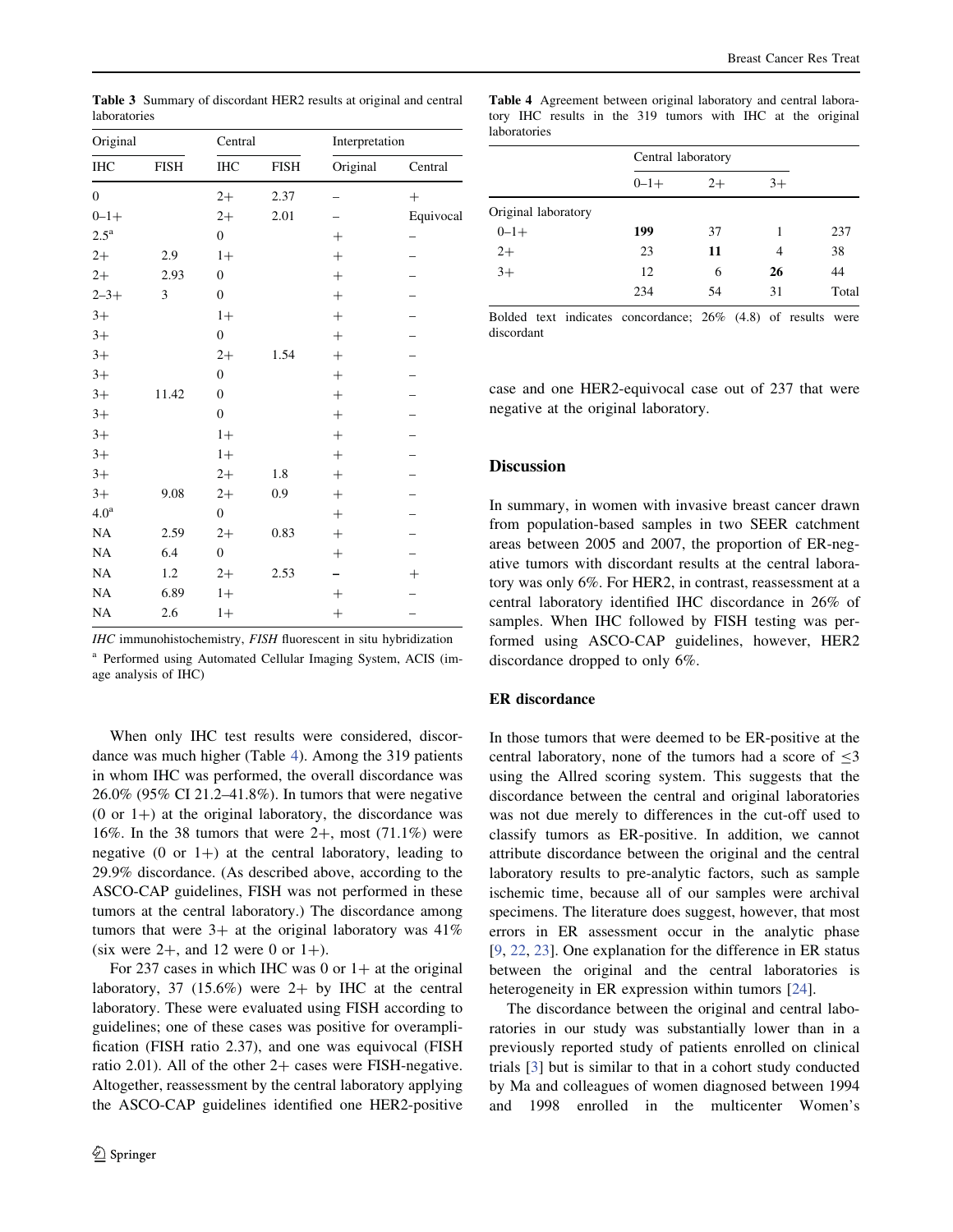Contraceptive Reproductive Experiences (CARE) Study [25]. In the CARE study, a convenience sample of patients reported to the Los Angeles and Detroit Surveillance, Epidemiology, and End Results registries between 1994 and 1998 had their tumors reassessed for ER and PR at a central laboratory. Among 316 tumors reported to the SEER registries as being ER-negative, 28 (8%) were deemed to be ER-positive upon reassessment at a single laboratory [25].

We identified that some degree of centralization of ER assessment has taken place given that only 20 laboratories performed ER assays in patients receiving care at 48 hospitals; this may explain the low discordance in our sample.

Another explanation for the low discordance in our study compared with many of the previous reports may be due to improvements in the quality of laboratory procedures during the timeframe in which our patient sample, and that of Ma and colleagues [25], was diagnosed and treated, improvements that preceded published recommendations. The high percentage of discordance in patients enrolled in a large cooperative group trial cited above [3], which motivated our population-based study, enrolled patients between 1998 and 2003, while the quality improvement program demonstrating interlaboratory variation in ER assessment began in 1994 with published results in 2000 [9]. Systematic problems in ER assessment were well publicized before the guidelines were published [26].

#### HER2 discordance

For HER2 reassessment, the discordance between the original laboratories and the central laboratory was 26% for patients whose tumors were tested with IHC and was highest among tumors that were  $2+$  (71%) and 3+ (41%). Further, when the HER2 guidelines were applied, which recommend FISH testing for gene amplification in tumors that are  $2+$  by IHC, the overall HER2 discordance decreased to only 6%. The majority of cases (all but 2 of the 22) that were discordant were positive at the original laboratory but deemed to be negative by the central laboratory. Most studies investigating HER2 discordance have done so in patients participating in clinical trials of trastuzumab [14–16, 27]. Such trials require that tumor expression of HER2 by IHC be  $3 +$ . Our findings demonstrated higher discordance among patients whose tumors were originally deemed to be  $3 + by$  IHC (41%) than in these study participants, where the discordance between original and central laboratories for IHC  $3 +$  is 20%–25% [14–16, 27]. However, it is possible that the higher false-positive rate observed in our study could be confounded by pre-analytic factors, such as tissue handling, intratumoral heterogeneity, or protein degradation that

could have occurred given the time that elapsed between diagnosis and specimen retrieval in this study.

There is very little published work on discordance in tumors that are originally deemed to be HER2-negative [27–29]. In the trial by Reddy, discordance was 66% for tumors that were HER2 IHC 0 at the original laboratory and 46% for tumors that were IHC  $1+$  [27]. These proportions differ from our findings for the IHC-negative tumors, where the proportion was only 16% for 0 to  $1+$ tumors. Because the investigators did not present their findings using the ASCO-CAP algorithm for final HER2 results, it is not possible to compare an analogous discordance proportion with our own results. Additional information on tumors originally deemed to be HER2-negative comes from an observational clinical study designed to investigate outcomes in patients with HER2-negative metastatic disease [28]. Of the 552 samples retrieved and centrally reassessed for HER2 status from the 1267 study participants (44% retrieval rate), 22 (4%) were found to be positive for HER2 using a combination of IHC and FISH. Discordance was seen with both IHC and FISH.

Finally, published information on discordance between original and central laboratories is available from a community-based sample of patients with metastatic breast cancer treated in clinical practice in two provinces in Canada [29]. Participants diagnosed between 1999 and 2002 with metastatic HER2-positive breast cancer had tumors reassessed at one central laboratory using both IHC and FISH. Among tumors deemed positive by IHC at the central laboratory, concordance ranged between 79 and 90% (depending on the HER2 IHC method used at the central laboratory). Among tumors deemed negative by IHC at the central laboratory, concordance was high, ranging from 95 to 100%. For FISH, the concordance was 98.5%. The discordance in this study was thus lower than in ours.

We applied the ASCO-CAP guidelines in the design of this study and thus do not have FISH results in the tumor samples that were IHC 0 or  $1+$  or tested only with FISH at the original laboratories. As described in the Results, seven cases with positive FISH results at the original laboratories were negative (0 or 1+) by IHC at the central laboratory and were thus not evaluated for gene amplification by FISH at the central laboratory. The application of the ASCO-CAP guidelines would have led to the omission of trastuzumab in these patients if the central laboratory results were viewed as the ''gold standard'' and if FISH had not been performed.

As with ER testing, another explanation for our finding of low discordance is that efforts to improve the quality of IHC in the assessment of HER2 status appear to be changing practice [30], and it is possible that efforts to standardize HER2 testing were already underway at the time our patient cohort was diagnosed in 2005–2007.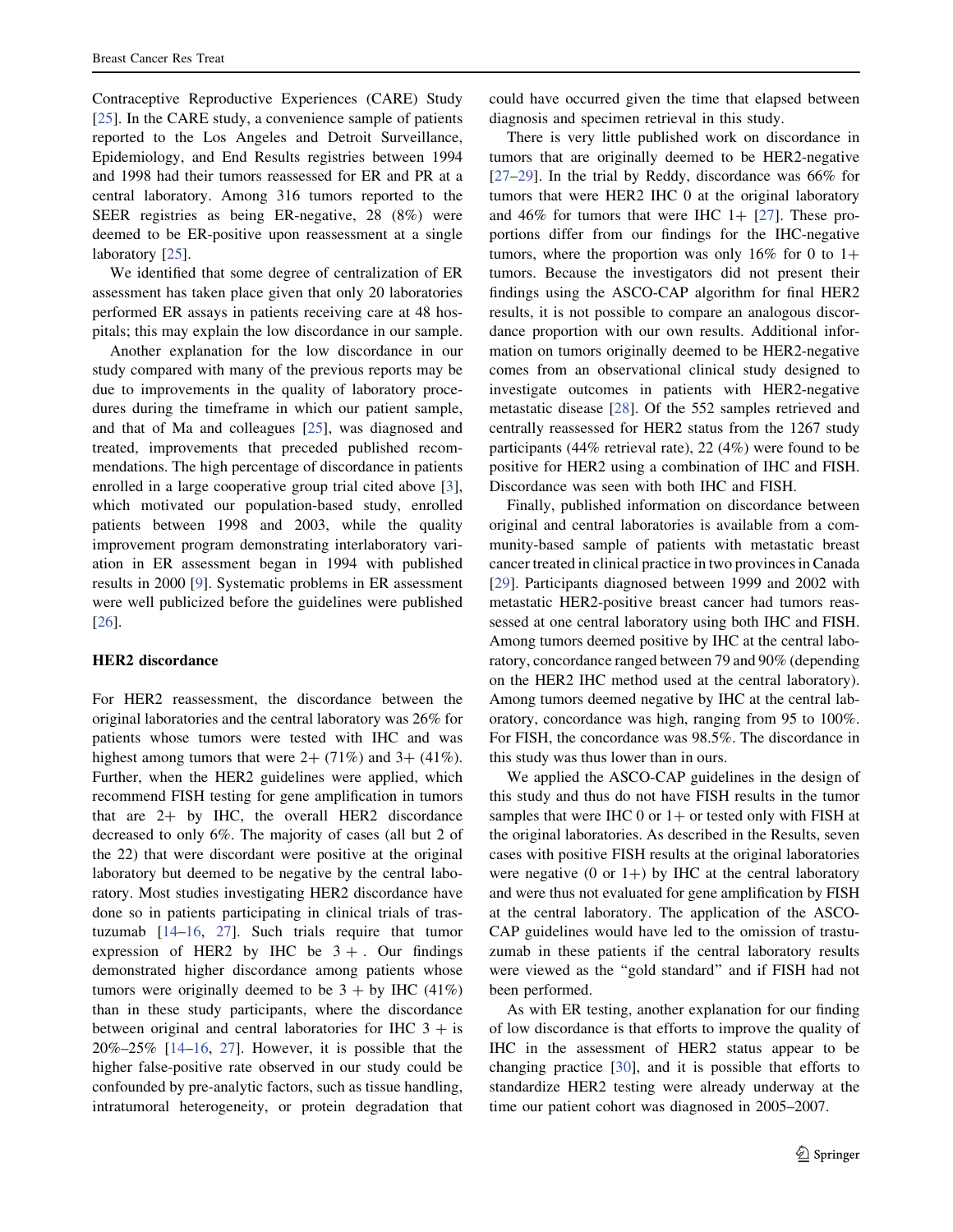Although the population impact of wholesale adoption of both IHC and FISH in all samples is likely to be low if our discordance is a true rate in population-based samples, arguments have been made that both IHC and FISH or that primary FISH should be done on all tumors in an effort to avoid misclassification of tumors and omission of trastuzumab in patients who may benefit from this drug [31, 32]. In addition, the provocative finding that some patients with low HER2 expression do indeed benefit from trastuzumab [33] and the results of NSABP B-47 could alter the interpretation of our findings if there is indeed shown to be benefit of trastuzumab in patients with low levels of HER2.

The primary limitation of this study is the lower-thanexpected patient participation/tumor retrieval and the small sample size. Participants in this study may have had their tumors assessed in laboratories that differ systematically from the other laboratories, and this represents an important consideration when interpreting the findings of our study. Laboratories were de-identified so that we were unable to examine further on the characteristics of the laboratory associated with tissue retrieval rate or assess the potential bias of differential retrieval rates by laboratory participation. Our findings may not be generalizable to areas other than Los Angeles and Detroit, two large metropolitan areas.

These limitations notwithstanding, the findings of this study may indicate that progress is being made in the quality of tumor biology evaluative testing for women with breast cancer [34]. Such progress may be the result of standardization in HER2 testing methods, assay validation, and interpretation of IHC results through the use of, for example, automated image analysis [35]. Improving the precision of evaluative testing for cancer has the high potential for improving the quality of care through more accurate promulgation of treatment guidelines to individual patients. Ongoing efforts to increase participation in laboratory certification programs should be supported to continue to improve assessment of key pathology variables that drive treatment decision-making in breast cancer [12, 30].

Acknowledgements This work was funded by Grant R01 CA139014 from the National Cancer Institute to the University of Michigan (Principal Investigators Dr. Griggs and Dr. Katz). Dr. Katz was supported by an Established Investigator Award in Cancer Prevention, Control, Behavioral, and Populations Sciences Research from the National Cancer Institute (K05 CA111340). Dr. Thomas was supported by The Fashion Footwear Charitable Foundation of New York/QVC Presents Shoes on Sale. The collection of Los Angeles County cancer incidence data was supported by the California Department of Public Health as part of the statewide cancer reporting program mandated by California Health and Safety Code §103885. The National Cancer Institute's Surveillance, Epidemiology, and End Results Program under contract N01-PC-35139 was awarded to the University of Southern California Contract N01-PC-54404, and agreement 1U58DP0087-01 was awarded to the Public Health

Institute. The collection of metropolitan Detroit cancer incidence data was supported by the National Cancer Institute's Surveillance, Epidemiology, and End Results Program under contract N01-PC-35145. The authors wish to acknowledge the contributions of Polaris Core Facility technical staff at the Ohio State University.

#### Compliance with Ethical Standards

Conflict of interest The authors declare that they have no conflict of interest.

## References

- 1. National Comprehensive Cancer Network (2016) http://www. nccn.org/clinical.asp, Accessed 13 Oct 2016
- 2. Barnes DM, Harris WH, Smith P, Millis RR, Rubens RD (1996) Immunohistochemical determination of oestrogen receptor: comparison of different methods of assessment of staining and correlation with clinical outcome of breast cancer patients. Br J Cancer 74:1445–1451
- 3. Viale G, Regan MM, Maiorano E, Mastropasqua MG, Dell'Orto P, Rasmussen BB, Raffoul J, Neven P, Orosz Z, Braye S, Ohlschlegel C, Thurlimann B, Gelber RD, Castiglione-Gertsch M, Price KN, Goldhirsch A, Gusterson BA, Coates AS (2007) Prognostic and predictive value of centrally reviewed expression of estrogen and progesterone receptors in a randomized trial comparing letrozole and tamoxifen adjuvant therapy for postmenopausal early breast cancer: BIG 1-98. J Clin Oncol 25(25):3846–3852. doi:10.1200/JCO.2007.11.9453
- 4. Jalava P, Kuopio T, Huovinen R, Laine J, Collan Y (2005) Immunohistochemical staining of estrogen and progesterone receptors: aspects for evaluating positivity and defining the cutpoints. Anticancer Res 25:2535–2542
- 5. Rasmussen BB, Regan MM, Lykkesfeldt AE, Dell'Orto P, Del Curto B, Henriksen KL, Mastropasqua MG, Price KN, Mery E, Lacroix-Triki M, Braye S, Altermatt HJ, Gelber RD, Castiglione-Gertsch M, Goldhirsch A, Gusterson BA, Thurlimann B, Coates AS, Viale G (2008) Adjuvant letrozole versus tamoxifen according to centrally-assessed ERBB2 status for postmenopausal women with endocrine-responsive early breast cancer: supplementary results from the BIG 1-98 randomised trial. Lancet Oncol 9:23–28. doi:10.1016/s1470-2045(07)70386-8
- 6. Harvey JM, Clark GM, Osborne CK, Allred DC (1999) Estrogen receptor status by immunohistochemistry is superior to the ligand-binding assay for predicting response to adjuvant endocrine therapy in breast cancer. J Clin Oncol 17:1474–1481
- 7. Allred DC (2008) Commentary: hormone receptor testing in breast cancer: A distress signal from Canada. Oncologist 13:1134–1136. doi:10.1634/theoncologist.2008-0184
- 8. Allred DC (2008) Problems and solutions in the evaluation of hormone receptors in breast cancer. J Clin Oncol 26:2433–2435. doi:10.1200/JCO.2007.15.7800
- 9. Rhodes A, Jasani B, Barnes DM, Bobrow LG, Miller KD (2000) Reliability of immunohistochemical demonstration of oestrogen receptors in routine practice: interlaboratory variance in the sensitivity of detection and evaluation of scoring systems. J Clin Pathol 53:125–130
- 10. Carlson RW, Moench SJ, Hammond ME, Perez EA, Burstein HJ, Allred DC, Vogel CL, Goldstein LJ, Somlo G, Gradishar WJ, Hudis CA, Jahanzeb M, Stark A, Wolff AC, Press MF, Winer EP, Paik S, Ljung BM (2006) HER2 testing in breast cancer: NCCN Task Force report and recommendations. JNCCN Suppl 3:S1–22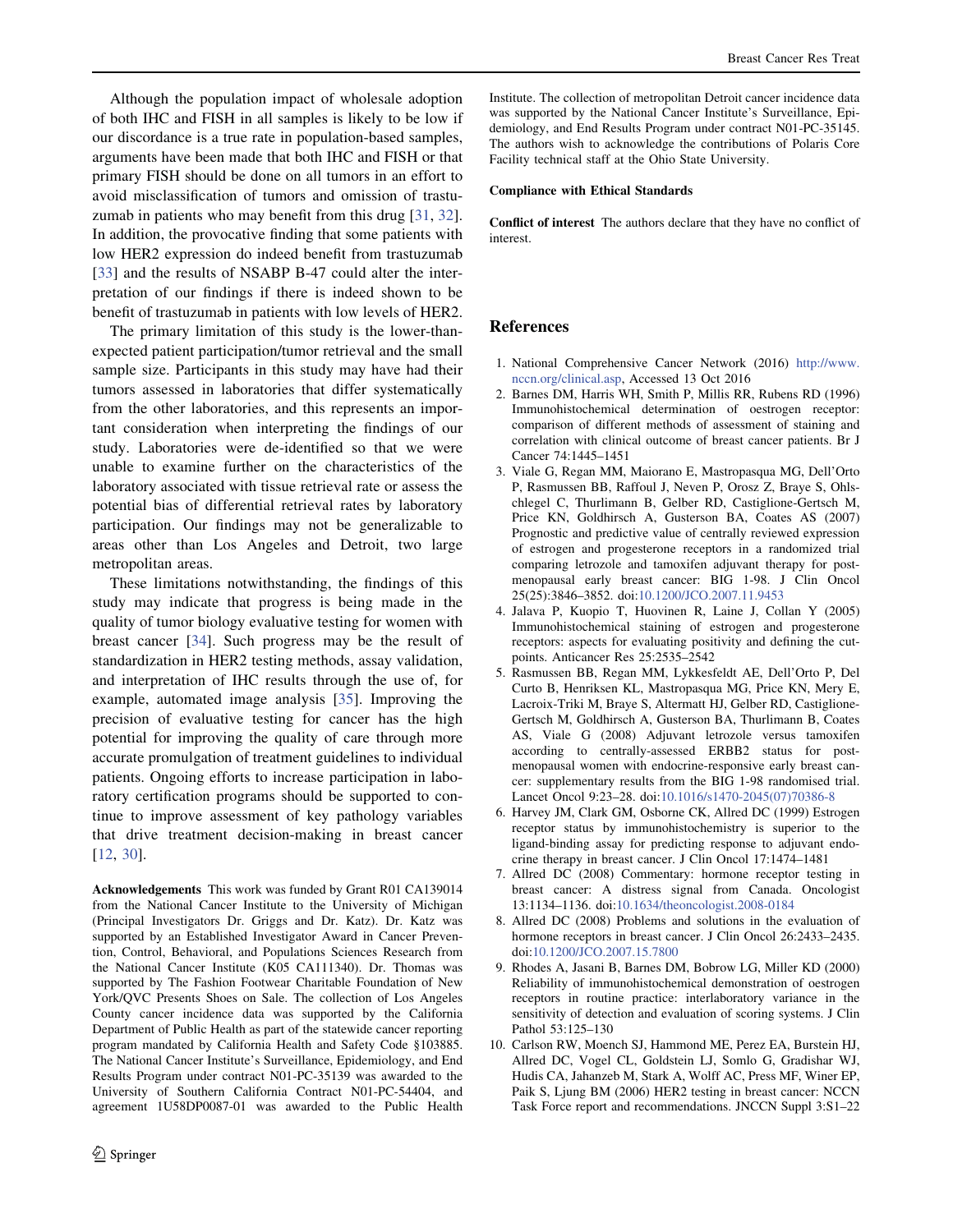- 11. Wolff AC, Hammond ME, Schwartz JN, Hagerty KL, Allred DC, Cote RJ, Dowsett M, Fitzgibbons PL, Hanna WM, Langer A, McShane LM, Paik S, Pegram MD, Perez EA, Press MF, Rhodes A, Sturgeon C, Taube SE, Tubbs R, Vance GH, van de Vijver M, Wheeler TM, Hayes DF (2007) American Society of Clinical Oncology/College of American Pathologists guideline recommendations for human epidermal growth factor receptor 2 testing in breast cancer. J Clin Oncol 25:118–145. doi:10.1200/JCO. 2006.09.2775
- 12. Wolff AC, Hammond ME, Hicks DG, Dowsett M, McShane LM, Allison KH, Allred DC, Bartlett JM, Bilous M, Fitzgibbons P, Hanna W, Jenkins RB, Mangu PB, Paik S, Perez EA, Press MF, Spears PA, Vance GH, Viale G, Hayes DF (2013) Recommendations for human epidermal growth factor receptor 2 testing in breast cancer: American Society of Clinical Oncology/College of American Pathologists clinical practice guideline update. J Clin Oncol 31(31):3997–4013. doi:10.1200/jco.2013.50.9984
- 13. Thomson TA, Hayes MM, Spinelli JJ, Hilland E, Sawrenko C, Phillips D, Dupuis B, Parker RL (2001) HER-2/neu in breast cancer: interobserver variability and performance of immunohistochemistry with 4 antibodies compared with fluorescent in situ hybridization. Mod Pathol 14:1079–1086. doi:10.1038/ modpathol.3880440
- 14. Paik S, Bryant J, Tan-Chiu E, Romond E, Hiller W, Park K, Brown A, Yothers G, Anderson S, Smith R, Wickerham DL, Wolmark N (2002) Real-world performance of HER2 testing— National Surgical Adjuvant Breast and Bowel Project experience. J Natl Cancer Inst 94:852–854
- 15. Roche PC, Suman VJ, Jenkins RB, Davidson NE, Martino S, Kaufman PA, Addo FK, Murphy B, Ingle JN, Perez EA (2002) Concordance between local and central laboratory HER2 testing in the Breast Intergroup Trial N9831. J Natl Cancer Inst 94:855–857
- 16. Perez EA, Suman VJ, Davidson NE, Martino S, Kaufman PA, Lingle WL, Flynn PJ, Ingle JN, Visscher D, Jenkins RB (2006) HER2 testing by local, central, and reference laboratories in specimens from the North Central Cancer Treatment Group N9831 intergroup adjuvant trial. J Clin Oncol 24:3032–3038. doi:10.1200/JCO.2005.03.4744
- 17. Bianchi S, Caini S, Paglierani M, Saieva C, Vezzosi V, Baroni G, Simoni A, Palli D (2015) Accuracy and reproducibility of HER2 status in breast cancer using immunohistochemistry: a quality control study in Tuscany evaluating the impact of updated 2013 ASCO/CAP recommendations. Pathol Oncol Res 21:477–485. doi:10.1007/s12253-014-9852-0
- 18. Griggs JJ, Hawley ST, Graff JJ, Hamilton AS, Jagsi R, Janz NK, Mujahid MS, Friese CR, Salem B, Abrahamse PH, Katz SJ (2012) Factors associated with receipt of breast cancer adjuvant chemotherapy in a diverse population-based sample. J Clin Oncol 30:3058–3064. doi:10.1200/JCO.2012.41.9564
- 19. Friese CR, Pini TM, Li Y, Abrahamse PH, Graff JJ, Hamilton AS, Jagsi R, Janz NK, Hawley ST, Katz SJ, Griggs JJ (2013) Adjuvant endocrine therapy initiation and persistence in a diverse sample of patients with breast cancer. Breast Cancer Res Treat 138:931–939. doi:10.1007/s10549-013-2499-9
- 20. Minot DM, Kipp BR, Root RM, Meyer RG, Reynolds CA, Nassar A, Henry MR, Clayton AC (2009) Automated Cellular Imaging System III for assessing HER2 status in breast cancer specimens: development of a standardized scoring method that correlates with FISH. Am J Clin Pathol 132:133–138. doi:10.1309/ ajcpjv0skaf2pcmy
- 21. Hanley KZ, Siddiqui MT, Lawson D, Cohen C, Nassar A (2009) Evaluation of new monoclonal antibodies in detection of estrogen receptor, progesterone receptor, and HER2 protein expression in breast carcinoma cell block sections using conventional

microscopy and quantitative image analysis. Diagn Cytopathol 37:251–257. doi:10.1002/dc.20989

- 22. Diaz LK, Sneige N (2005) Estrogen receptor analysis for breast cancer: current issues and keys to increasing testing accuracy. Adv Anat Pathol 12:10–19
- 23. Apple S, Pucci R, Lowe AC, Shintaku I, Shapourifar-Tehrani S, Moatamed N (2011) The effect of delay in fixation, different fixatives, and duration of fixation in estrogen and progesterone receptor results in breast carcinoma. Am J Clin Pathol 135:592–598. doi:10.1309/ajcpb1rit5yxmris
- 24. Chung GG, Zerkowski MP, Ghosh S, Camp RL, Rimm DL (2007) Quantitative analysis of estrogen receptor heterogeneity in breast cancer. Lab Invest 87:662–669. doi:10.1038/labinvest. 3700543
- 25. Ma H, Wang Y, Sullivan-Halley J, Weiss L, Burkman RT, Simon MS, Malone KE, Strom BL, Ursin G, Marchbanks PA, McDonald JA, Spirtas R, Press MF, Bernstein L (2009) Breast cancer receptor status: do results from a centralized pathology laboratory agree with SEER registry reports? Cancer Epidemiol Biomarkers Prev 18:2214–2220. doi:10.1158/1055-9965.epi-09-0301
- 26. Hammond ME, Hayes DF, Dowsett M, Allred DC, Hagerty KL, Badve S, Fitzgibbons PL, Francis G, Goldstein NS, Hayes M, Hicks DG, Lester S, Love R, Mangu PB, McShane L, Miller K, Osborne CK, Paik S, Perlmutter J, Rhodes A, Sasano H, Schwartz JN, Sweep FC, Taube S, Torlakovic EE, Valenstein P, Viale G, Visscher D, Wheeler T, Williams RB, Wittliff JL, Wolff AC (2010) American Society of Clinical Oncology/College of American Pathologists guideline recommendations for immunohistochemical testing of estrogen and progesterone receptors in breast cancer. J Clin Oncol 28:2784–2795. doi:10.1200/jco.2009.25.6529
- 27. Reddy JC, Reimann JD, Anderson SM, Klein PM (2006) Concordance between central and local laboratory HER2 testing from a community-based clinical study. Clin Breast Cancer 7:153–157. doi:10.3816/CBC.2006.n.025
- 28. Kaufman PA, Bloom KJ, Burris H, Gralow JR, Mayer M, Pegram M, Rugo HS, Swain SM, Yardley DA, Chau M, Lalla D, Yoo B, Brammer MG, Vogel CL (2014) Assessing the discordance rate between local and central HER2 testing in women with locally determined HER2-negative breast cancer. Cancer 120:2657–2664. doi:10.1002/cncr.28710
- 29. O'Malley FP, Thomson T, Julian J, Have C, Crosby R, Gelmon K, Andrulis I, Whelan T (2008) HER2 testing in a populationbased study of patients with metastatic breast cancer treated with trastuzumab. Arch Pathol Lab Med 132:61–65. doi:10.1043/ 1543-2165(2008)
- 30. Middleton LP, Price KM, Puig P, Heydon LJ, Tarco E, Sneige N, Barr K, Deavers MT (2009) Implementation of American Society of Clinical Oncology/College of American Pathologists HER2 Guideline Recommendations in a tertiary care facility increases HER2 immunohistochemistry and fluorescence in situ hybridization concordance and decreases the number of inconclusive cases. Arch Pathol Lab Med 133:775–780. doi:10.1043/ 1543-2165-133.5.775
- 31. Tubbs RR, Hicks DG, Cook J, Downs-Kelly E, Pettay J, Hartke MB, Hood L, Neelon R, Myles J, Budd GT, Moore HC, Andresen S, Crowe JP (2007) Fluorescence in situ hybridization (FISH) as primary methodology for the assessment of HER2 status in adenocarcinoma of the breast: a single institution experience. Diagn Mol Pathol 16:207–210. doi:10.1097/PDM. 0b013e318064c72a
- 32. Garrison LP Jr, Lalla D, Brammer M, Babigumira JB, Wang B, Perez EA (2013) Assessing the potential cost-effectiveness of retesting IHC0, IHC1+, or FISH-negative early stage breast cancer patients for HER2 status. Cancer 119(17):3113–3122. doi:10.1002/cncr.28196